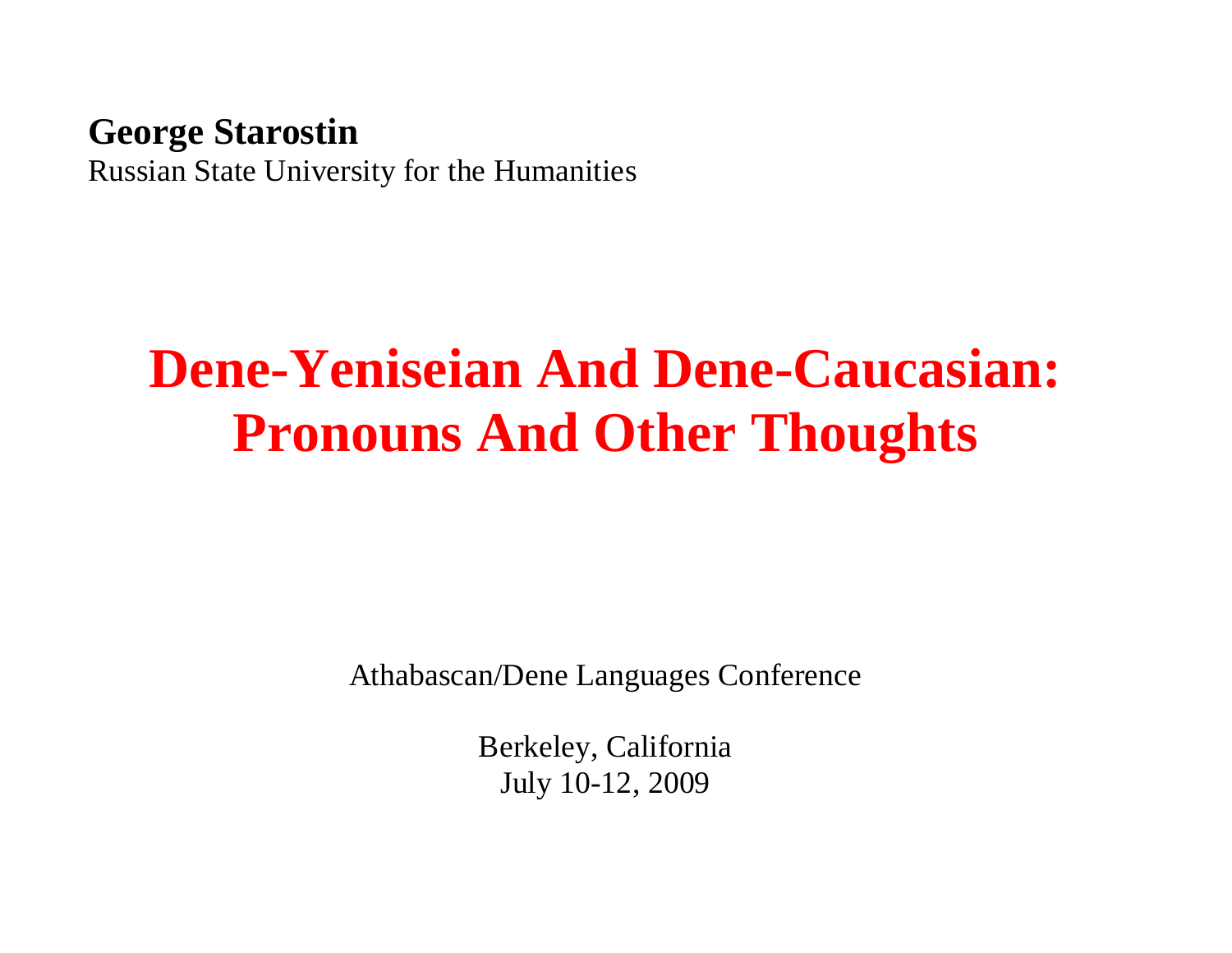Some recently proposed external connections of Na-Dene:

1. Sergei Nikolayev: "**Sino-Caucasian Languages in America**". // In: Dene-Sino-Caucasian Languages, Ann Arbor, 1991.

[**Na-Dene and North Caucasian**, both as members of Dene-Caucasian].

2. Merritt Ruhlen: "**The Origin of The Na-Dene**" , 1996-98. // In: Proceedings of the National Academy of Sciences 95. [**Na-Dene and Yeniseian**, both as members of Dene-Caucasian].

3. Edward Vajda: "**A Siberian link with Na-Dene languages**" , 2008.

[**Na-Dene and Yeniseian** as a separate macrofamily, agnostic on Dene-Caucasian].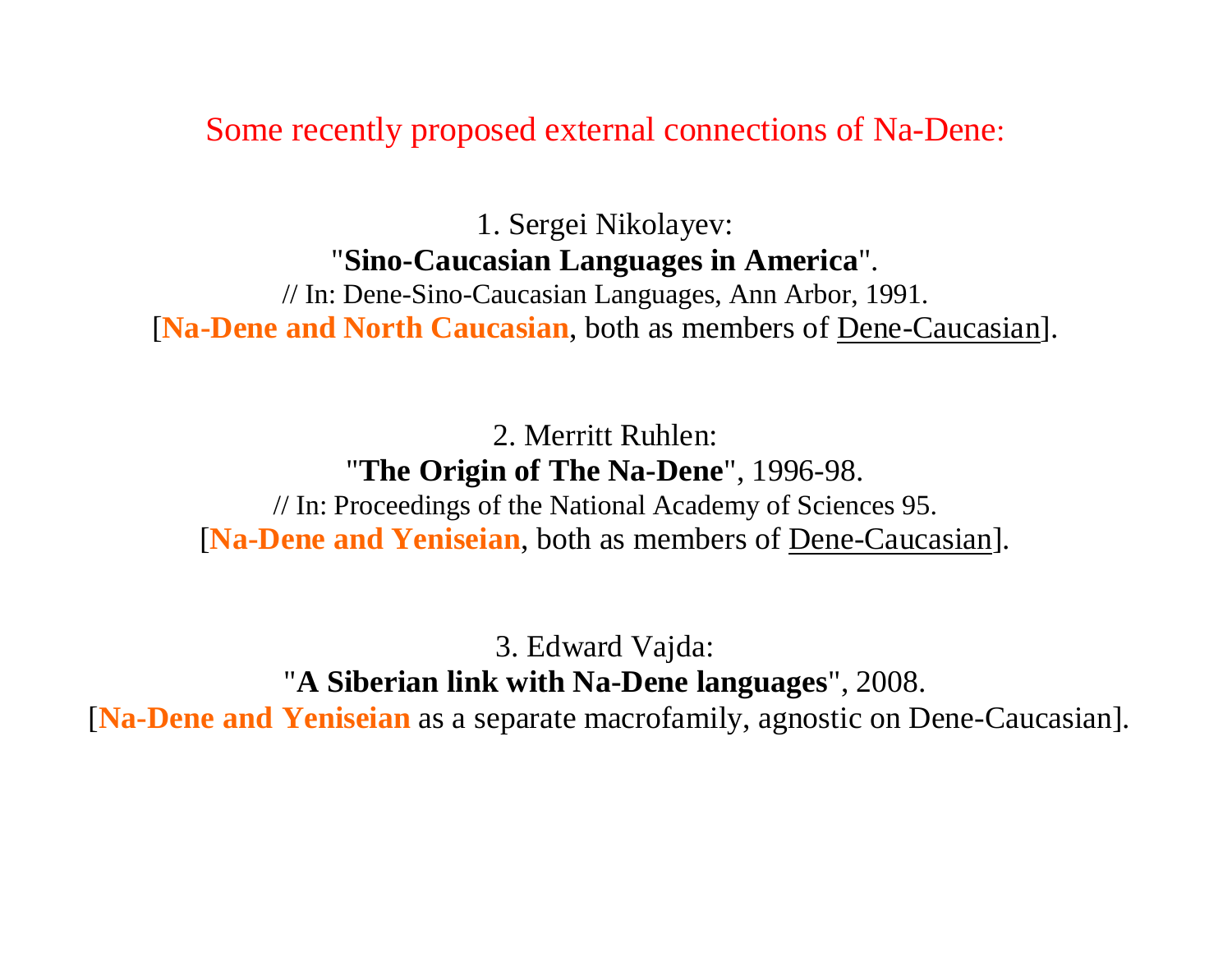

**Sino-Caucasian [S. Starostin, 1984-2005]**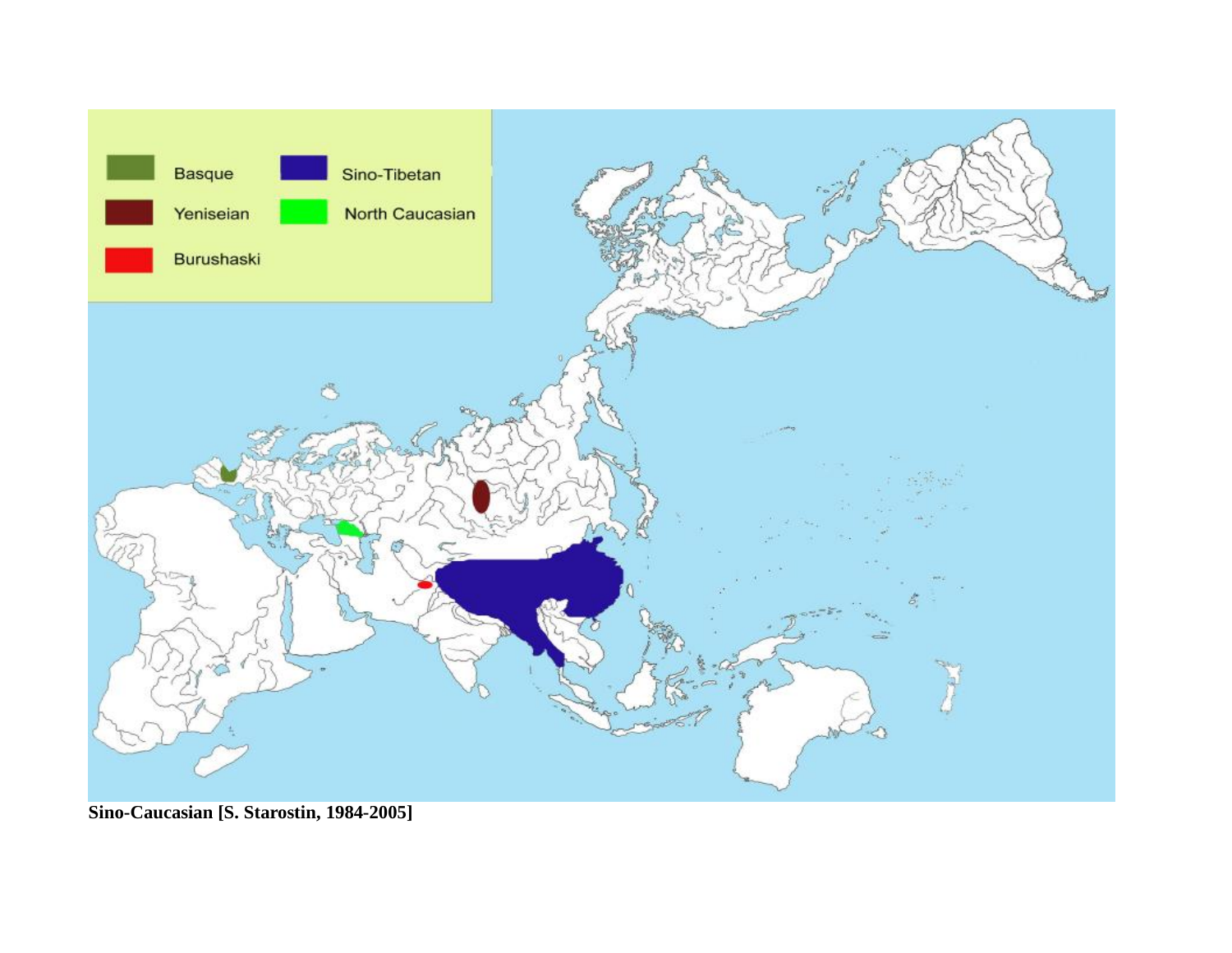## **General comparison**

|                  | <b>Type of data used</b>  | <b>Methodology</b>          |
|------------------|---------------------------|-----------------------------|
| <b>Nikolayev</b> | <b>Basic and cultural</b> | Systematic establishment of |
|                  | lexicon                   | regular correspondences     |
|                  |                           | (for consonants only)       |
| <b>Ruhlen</b>    | <b>Basic and cultural</b> | "Mass comparison"           |
|                  | lexicon                   | (assembling cognates based  |
|                  |                           | on phonetic/semantic        |
|                  |                           | similarity)                 |
| Vajda            | <b>Basic and cultural</b> | Non-systematic              |
|                  | lexicon                   | establishment of regular    |
|                  | + grammatical             | correspondences;            |
|                  | morphemes                 | demonstration of            |
|                  |                           | paradigmatic homologies     |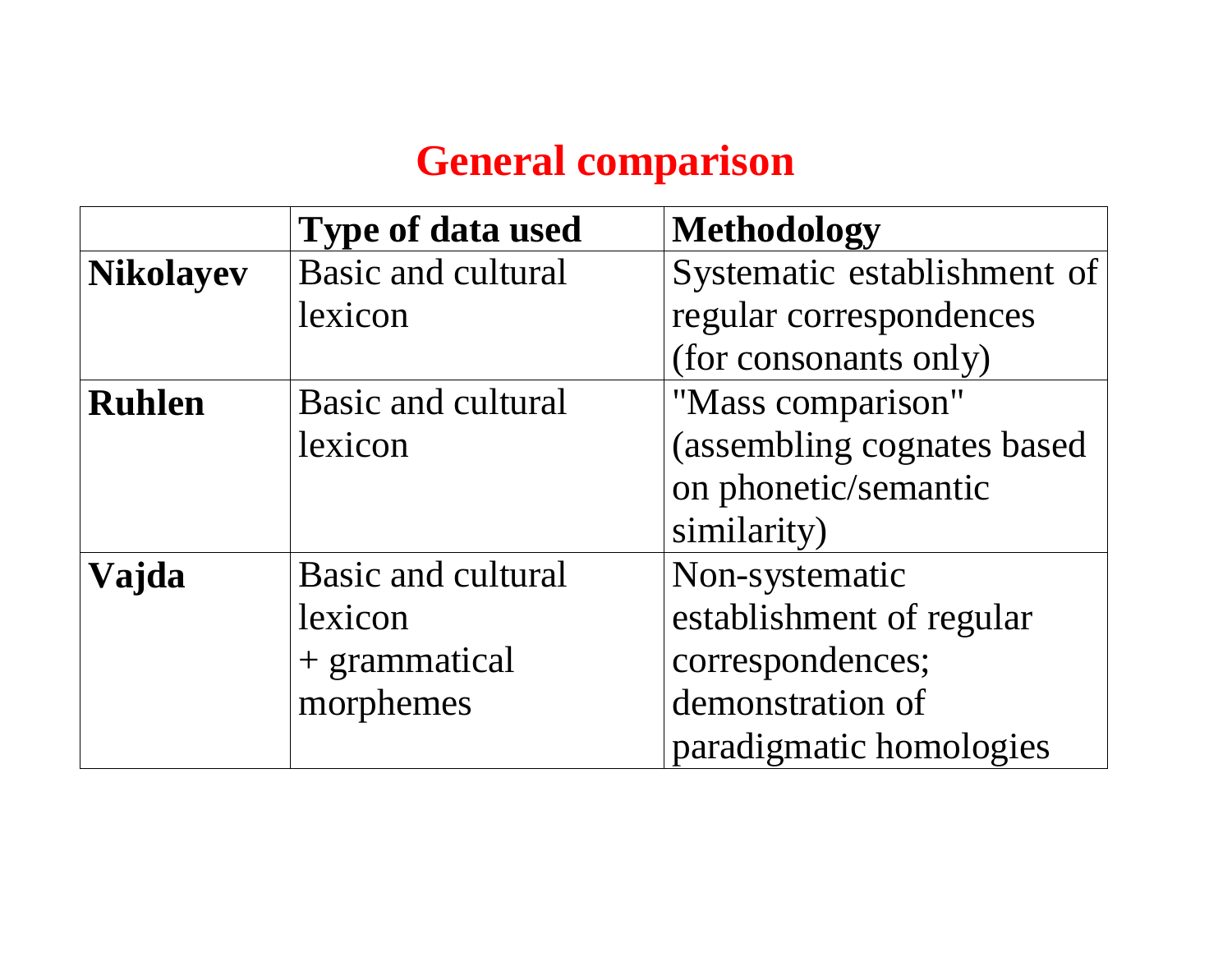## **Main problems**

| <b>Nikolayev</b> | - inadequate and incomplete data on the Na-<br>Dene side<br>— lack of further elaboration of hypothesis                                 |
|------------------|-----------------------------------------------------------------------------------------------------------------------------------------|
| <b>Ruhlen</b>    | — refusal to apply the comparative method<br>— emphasis on "pure" taxonomy rather than<br>reconstruction                                |
| Vajda            | — incomplete and/or odd correspondences<br>- highly questionable grammatical homologies<br>based on dubious treatment of Yeniseian data |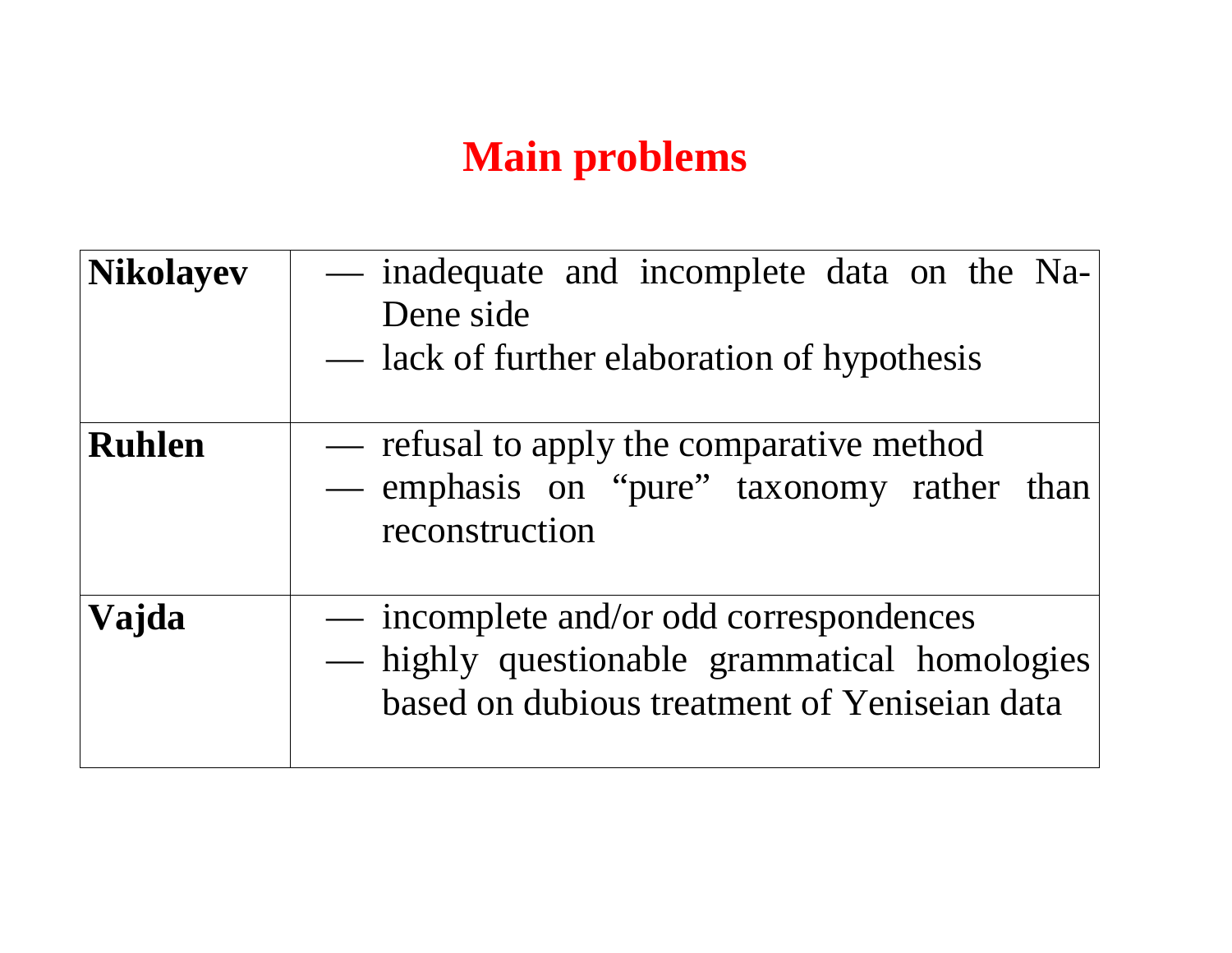

# Positive:

- none of the three theories contradict or are incompatible with each other
- all three theories based on independent research, suggesting the right direction

# Negative:

— none of the three theories settle the issue to general satisfaction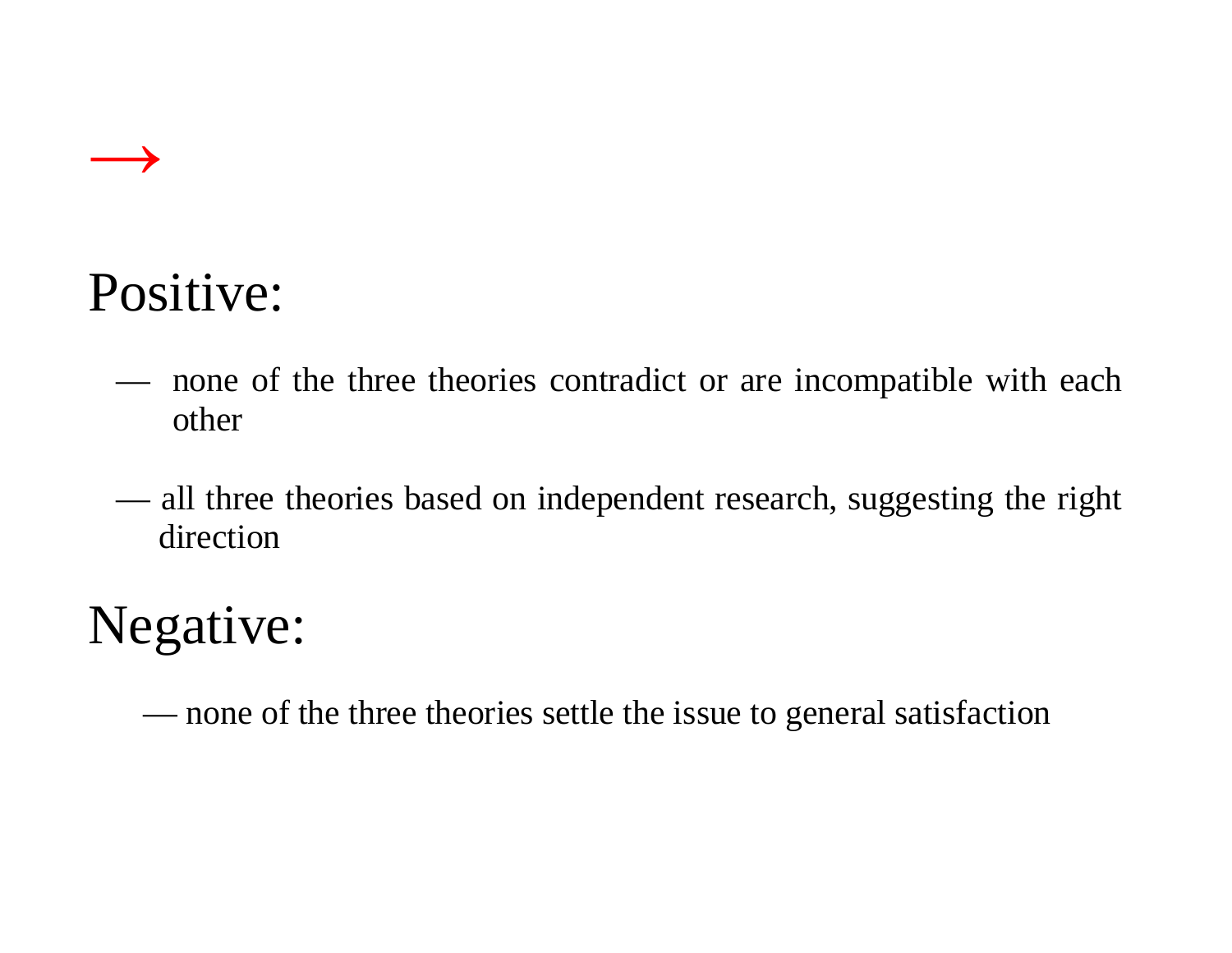Important question: *What should be the primary object of research*?

## bilateral comparison: **Dene-Yeniseian**

 $[Exak-Athabascan + Tlingit = Na-Dene] + Yeniseian$ 

or

## multilateral comparison: **Dene-Caucasian**

[North Caucasian + Sino-Tibetan + Yeniseian + Basque + Burushaski + Na-Dene]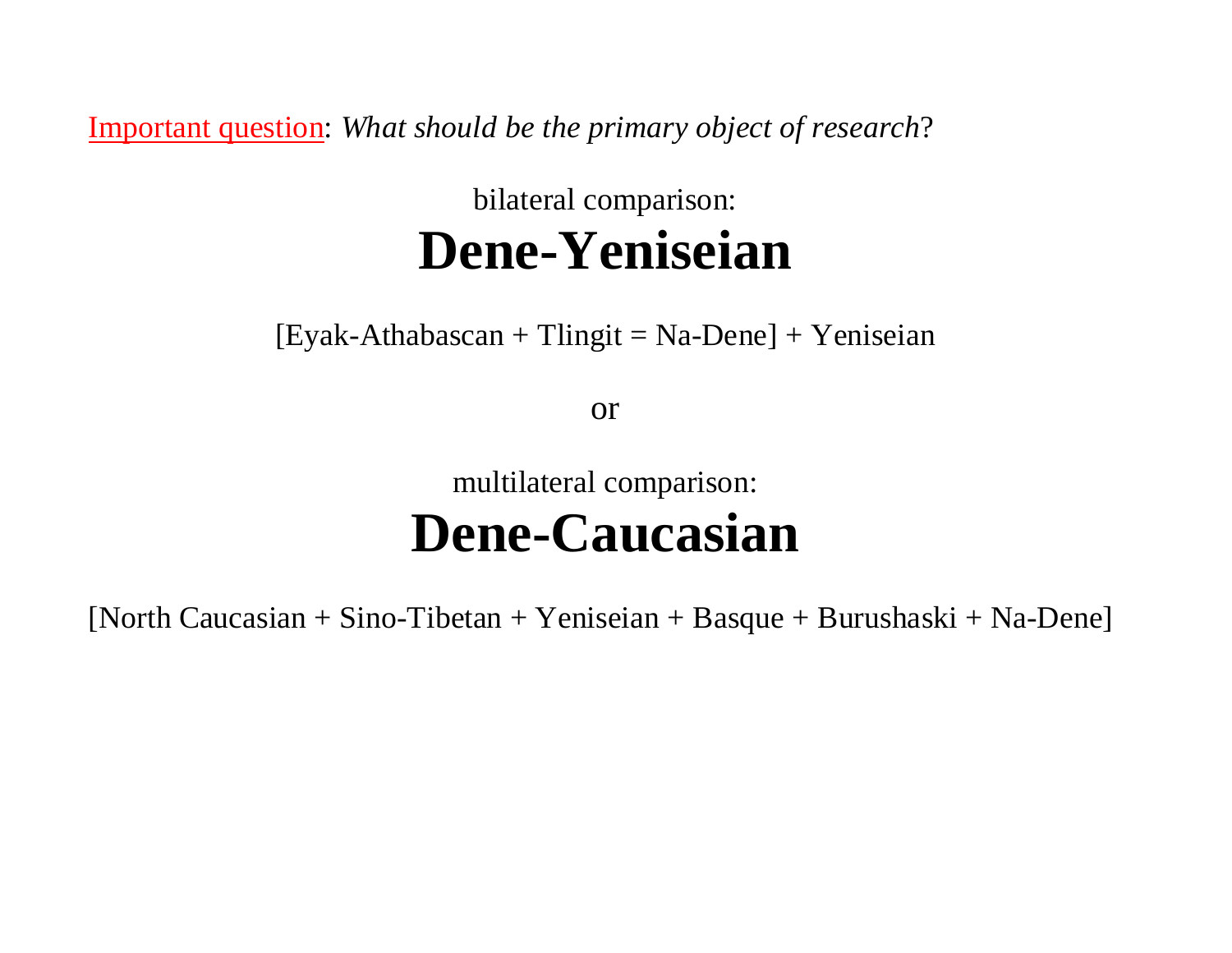#### Answer:

Depends on the existence of specific homologies / correspondences / statistical correlations between Na-Dene and Yeniseian that are not present between Yeniseian and other potential branches of Dene-Caucasian.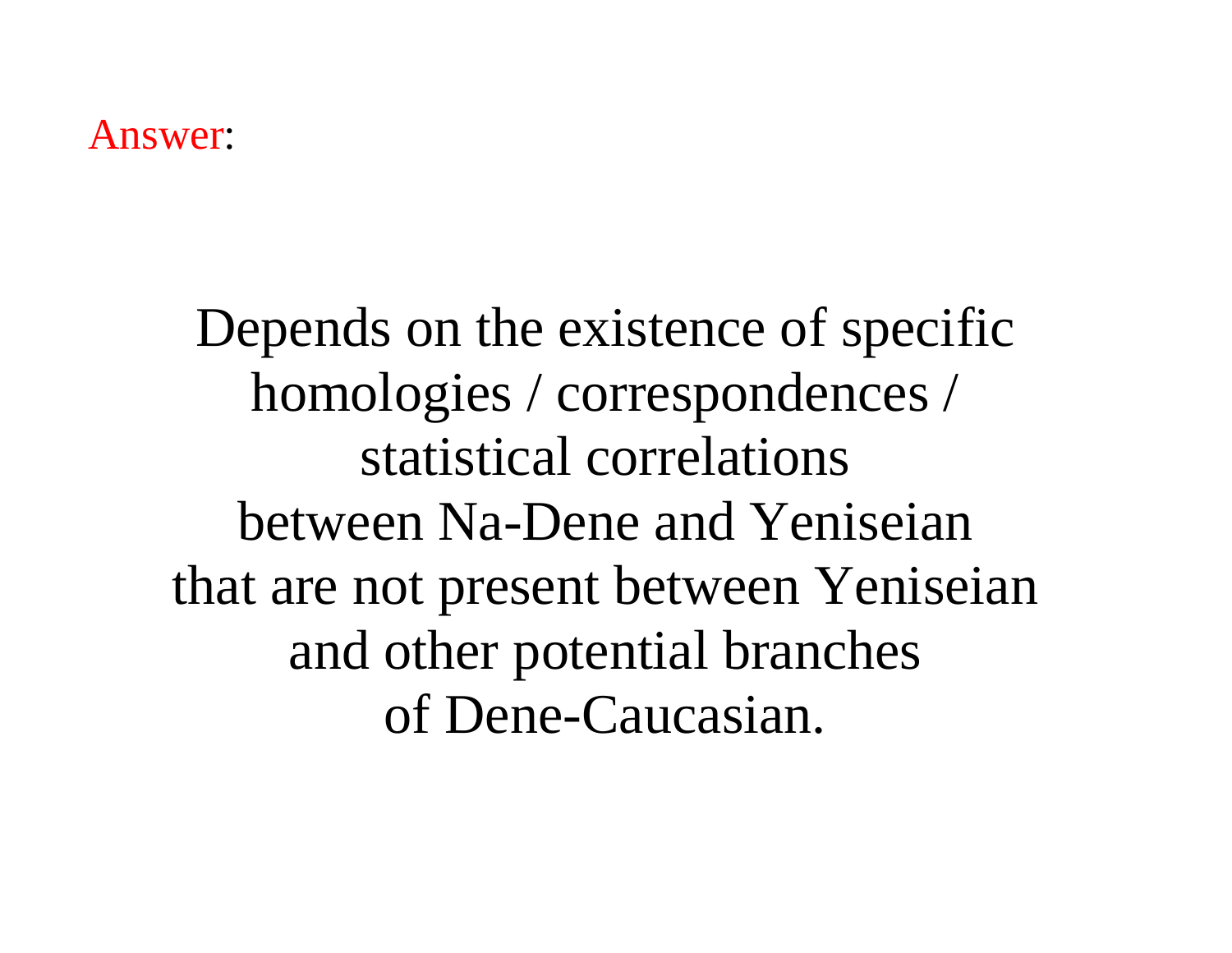### **Vajda's evidence for "Dene-Yeniseian"**

| <b>Type of evidence</b> | <b>Unique for Dene-Yeniseian?</b>     |  |
|-------------------------|---------------------------------------|--|
| Lexical cognates        | No [see Starostin, Nikolayev,         |  |
|                         | Bengtson, Ruhlen, etc.]               |  |
| Phonetic                | No [see Starostin]                    |  |
| correspondences         |                                       |  |
| Grammatical             | No [see Starostin, Bengtson]          |  |
| cognates                |                                       |  |
| Paradigmatic            | Yes — but highly problematic, based   |  |
| evidence                | on questionable internal phonetic and |  |
|                         | semantic reconstruction of the        |  |
|                         | Yeniseian verbal system; can hardly   |  |
|                         | be used as "primary" evidence         |  |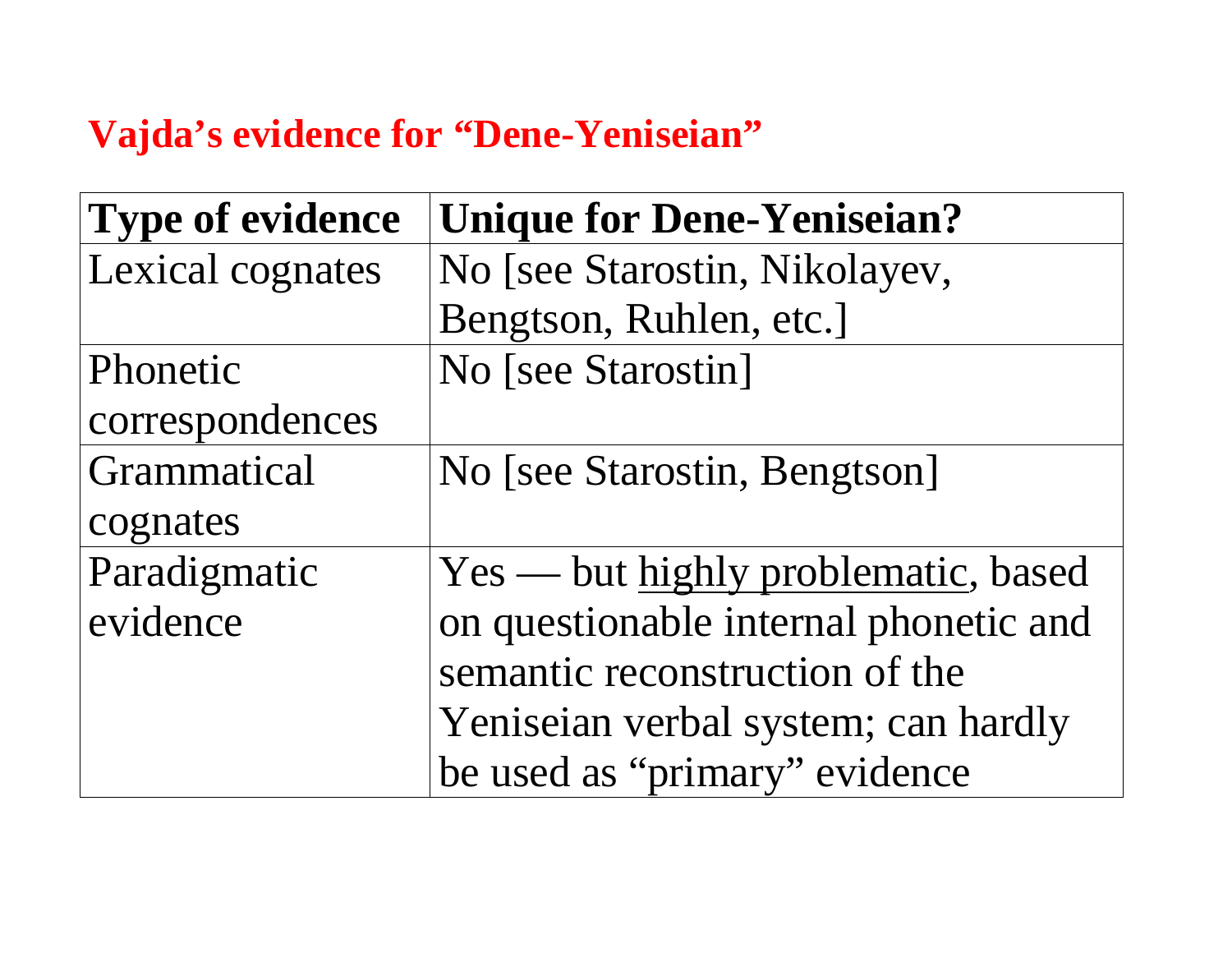A brief example of the advantages of multilateral comparison:

## Personal pronouns in Dene-Caucasian

[based on reconstructions published by P. Benedict, M. Krauss, J. Leer, S. Nikolayev, I. Peiros, S. Starostin]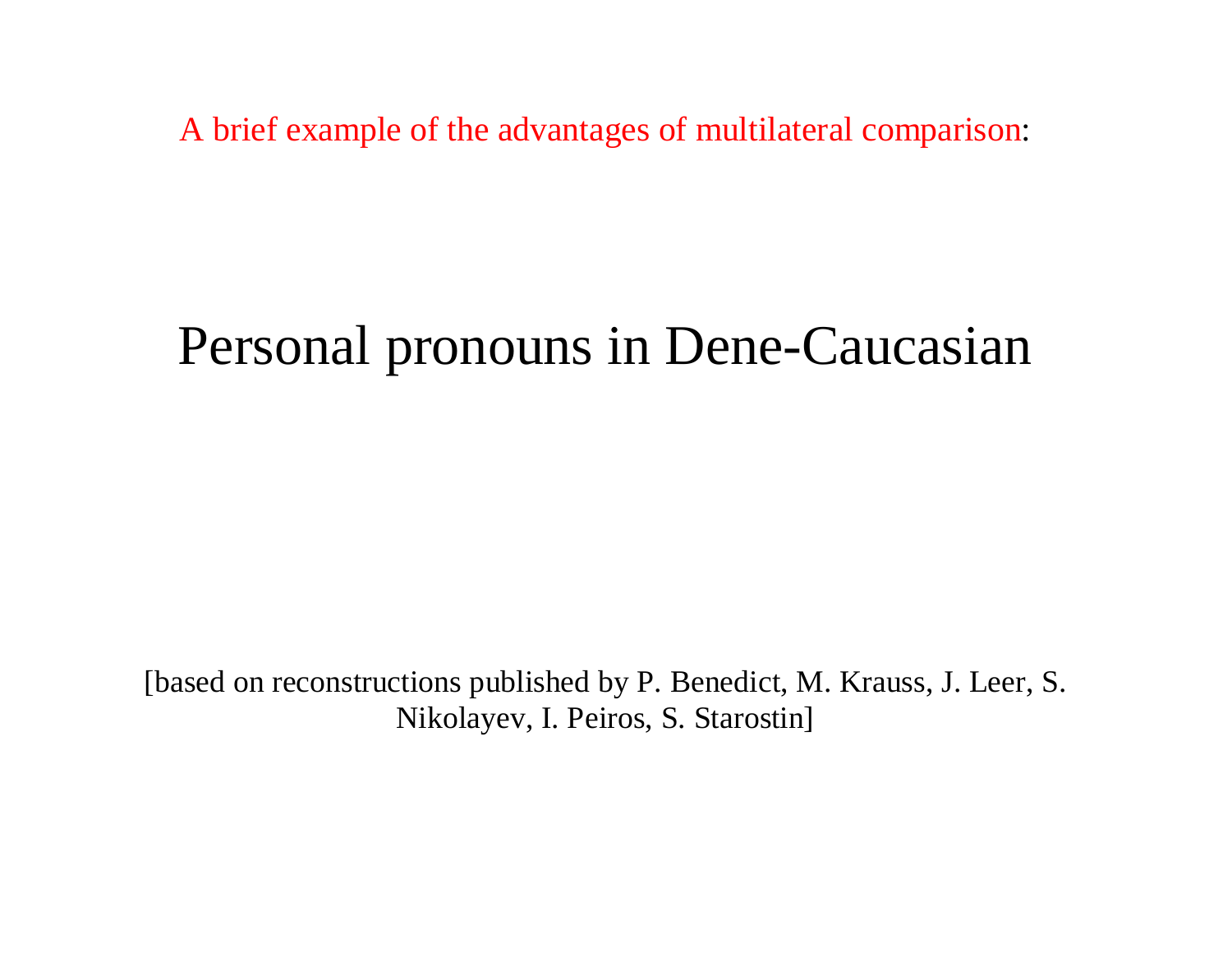#### **The basic comparative table**

|                                                     | <b>North</b>   | Sino-       | Yeniseian       | Burushaski    | Basque  | Na-Dene         |
|-----------------------------------------------------|----------------|-------------|-----------------|---------------|---------|-----------------|
|                                                     | Caucasian      | Tibetan     |                 |               |         |                 |
| $1st$ p. sg.                                        | $*_{Z\bar{0}}$ | $*na(y)$    | $*2a_3$         | $\dot{z}$ a   | ni      | $X-? S-?$       |
| [A]                                                 |                |             |                 |               |         |                 |
| $1st$ p. sg.                                        | $*_{nV}$       | $*_{kV}$    | *- $\eta$ / *b- | $a-$          |         |                 |
| [B]                                                 |                |             |                 |               |         |                 |
| 2 <sup>nd</sup><br>p. sg.                           | $\ast$ uō      | $*na$       | $*2aw$          | $u-n$         | hi (yi) | $*\tilde{n}$ ə- |
| [A]                                                 |                |             |                 |               |         |                 |
| $\frac{1}{2^{nd}}\overline{p}\cdot \overline{sg}$ . | $*RW$          | $*_{k(h)V}$ | $*$ kV / $*$ Vk | $gu - / go -$ |         | $*(y)i$         |
| $[{\rm B}]$                                         |                |             |                 |               |         |                 |
| $\frac{1}{2^{nd}}$ p. sg.                           |                |             |                 |               |         | Tl. wa'é        |
| [C]                                                 |                |             |                 |               |         |                 |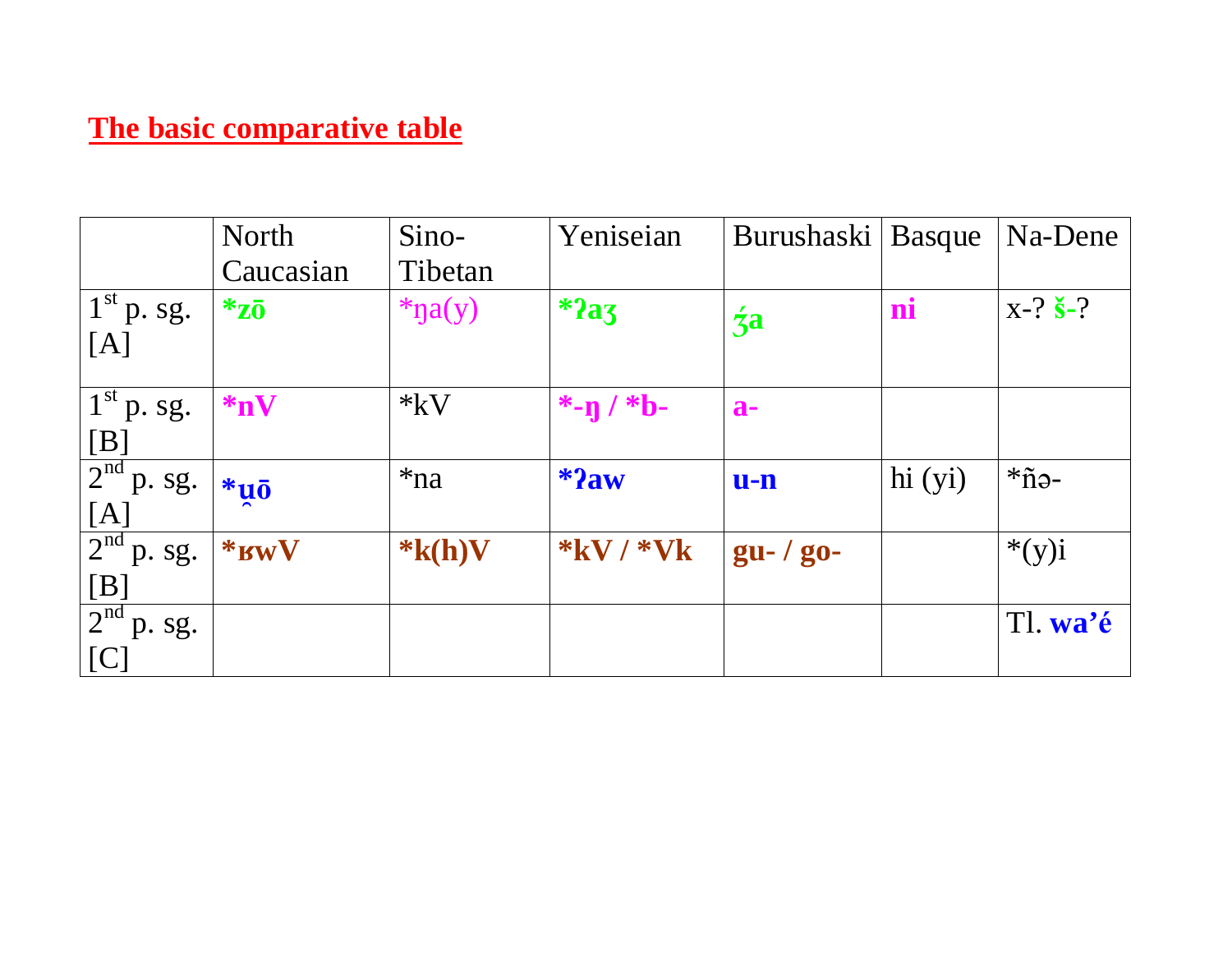#### Quantifying the evidence:

[1 point = close phonetical similarity and good distribution in daughter branches]  $[0.5 \text{ points} = \text{distant}$  phonetical similarity and/or sporadic distribution]

|               | Sino-   | Yeniseian   Burushaski   Basque   Na-Dene |  |
|---------------|---------|-------------------------------------------|--|
|               | Tibetan |                                           |  |
| North Cauc.   |         |                                           |  |
| Sino-Tibetan  |         |                                           |  |
| Yeniseian     |         | 3.5                                       |  |
| Burushaski    |         |                                           |  |
| <b>Basque</b> |         |                                           |  |

Conclusion: this subset of evidence argues for a closer connection between **North Caucasian**, **Yeniseian**, and **Burushaski**.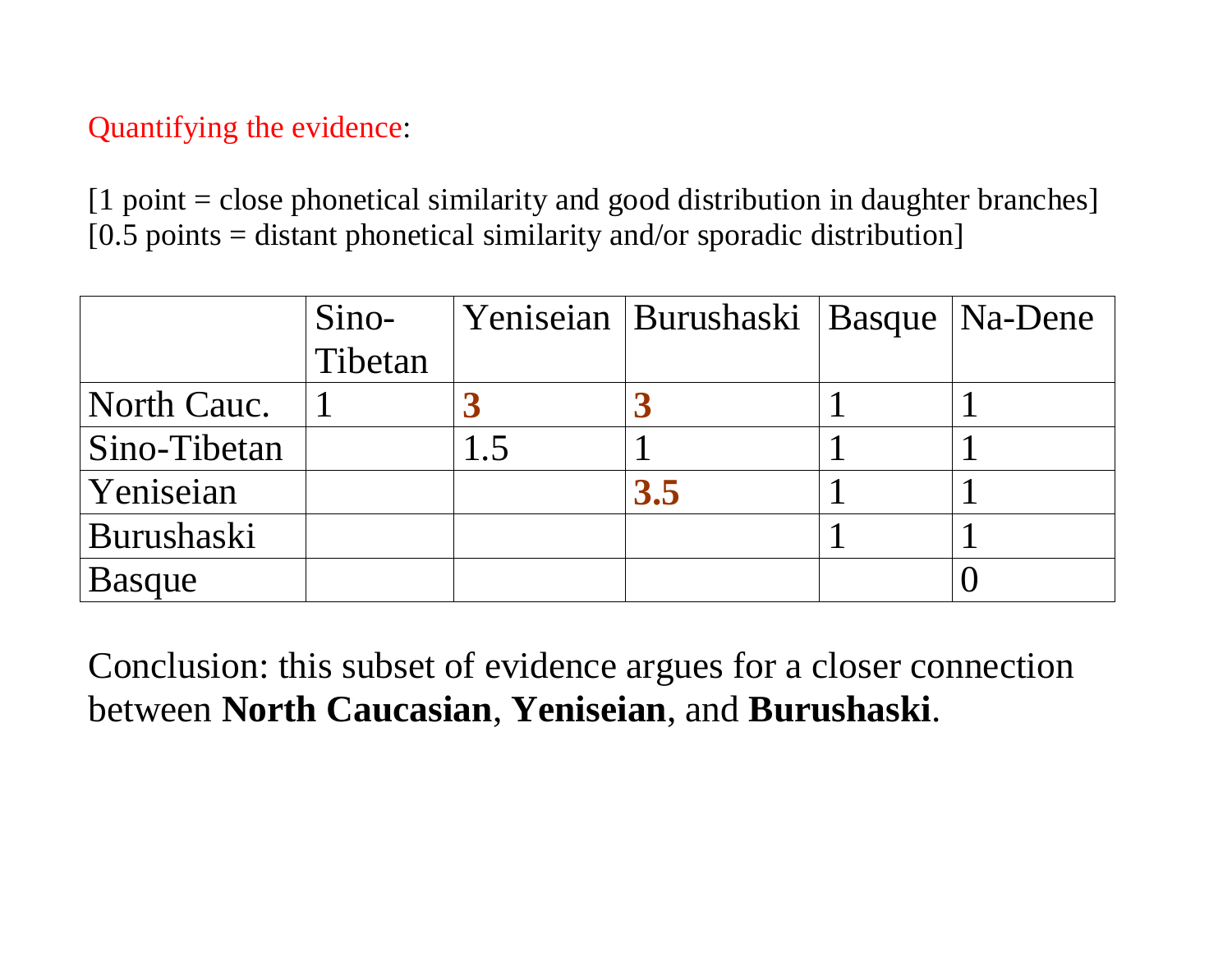### Moreover:

### Yeniseian-Burushaski resemblances are paradigmatic!

|              | Independent                                          | Dependent                       |
|--------------|------------------------------------------------------|---------------------------------|
| $1st$ person | Yen. $*2a\overline{3}$ : Bur. $\overline{3}a$        | $ $ Yen. $*$ - $\eta$ : Bur. a- |
| $2nd$ person | $\gamma$ Yen. *?aw : Bur. u-n   Yen. *ku- : Bur. gu- |                                 |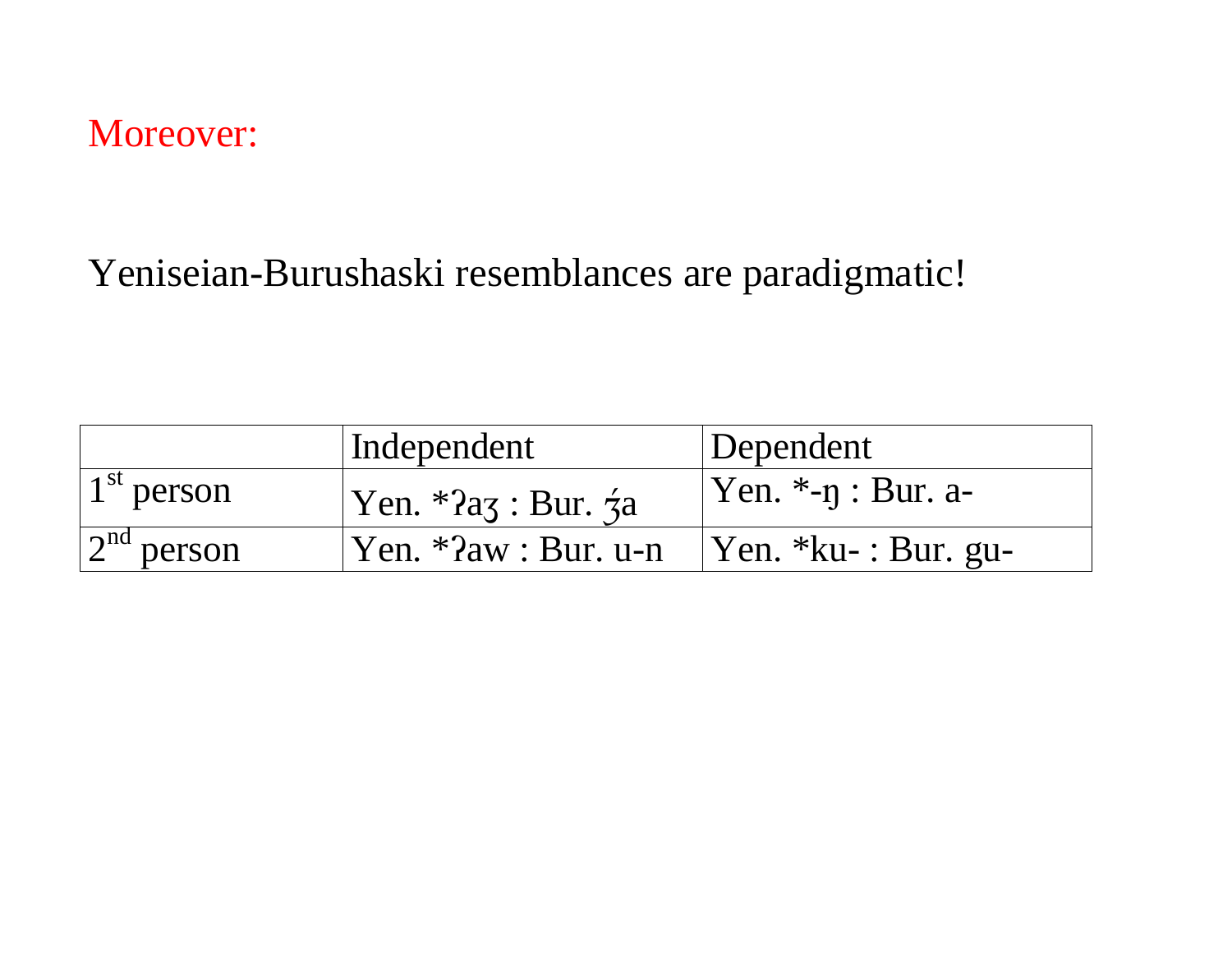Another piece of evidence:

A potential genetic tree drawn on the basis of lexicostatistical calculations between 50 generally most stable items on the Swadesh wordlist



**Result**: agrees with the pronominal evidence, with the exception of Basque.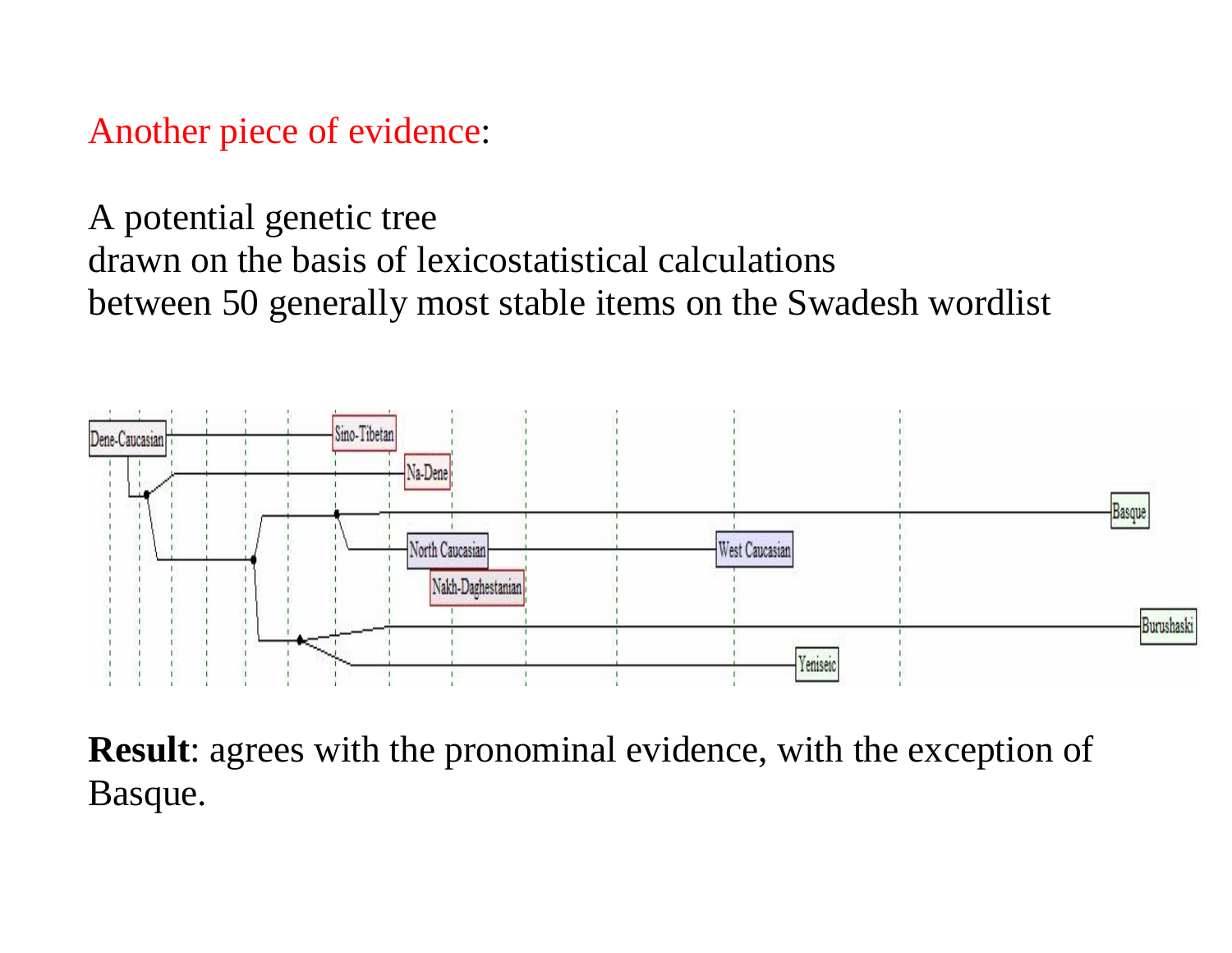#### Some specific isoglosses between Burushaski and Yeniseian:

|        | Burushaski            | Yeniseian            |
|--------|-----------------------|----------------------|
| 'eat'  | $*\xi$ i- / $*\xi$ e- | $*_{\rm S\bar{1}-}$  |
| 'hand' | $*$ -ren              | $*$ fon              |
| 'not'  | $*$ be                | $*_{\rm W\vartheta}$ |
| 'name' | $*$ jek               | $*2iG$               |

Cf. the following paradigm for 'name':

|          | Kott         | Burushaski (Hunza) |
|----------|--------------|--------------------|
| singular | 1X           |                    |
| plural   | $\bar{1}k-n$ | $1C-11$            |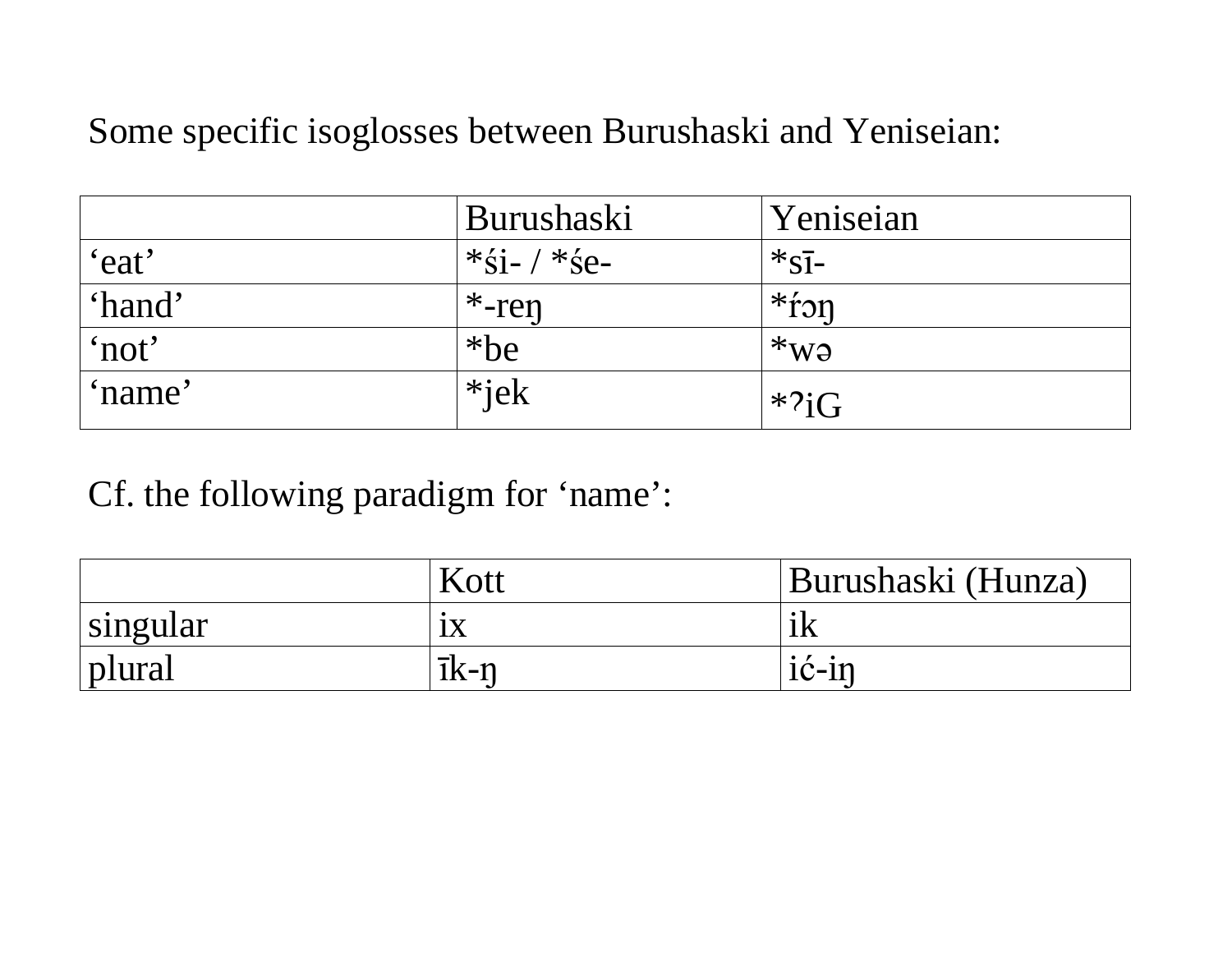### **Conclusions and recommendations**:

- 1. No, or almost no, evidence for Dene-Yeniseian as a self-contained linguistic taxon.
- 2. Evidence for "Dene-Yeniseian" has to be incorporated into existing evidence for "Dene-Caucasian".
- 3. A binary connection should rather be sought between Yeniseian and Burushaski (but hard to explore without external data).
- 4. Grammatical systems of Dene-Caucasian branches can serve as "primary" evidence only to a very limited extent, and should be treated very cautiously.